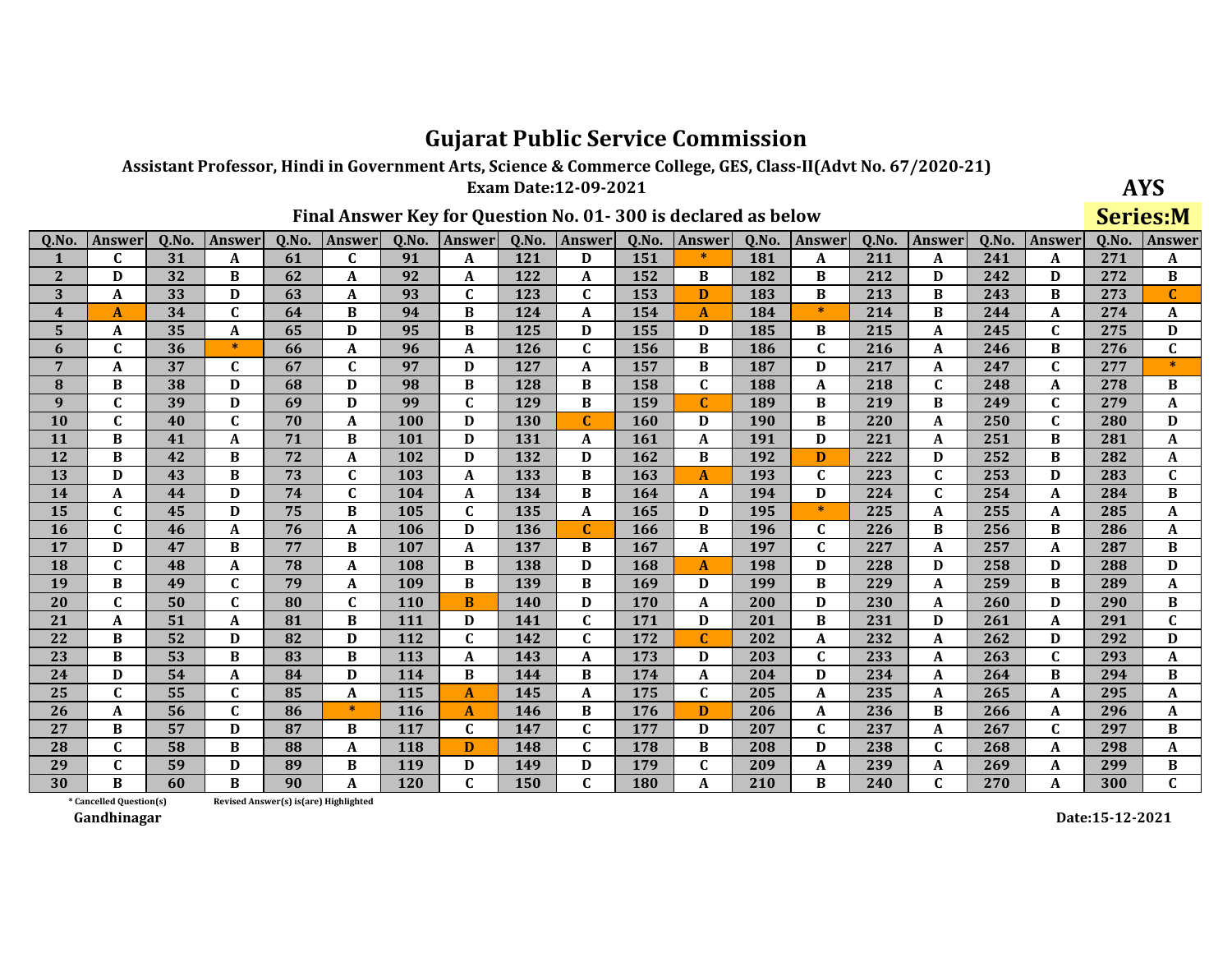Assistant Professor, Hindi in Government Arts, Science & Commerce College, GES, Class-II(Advt No. 67/2020-21)

Exam Date:12-09-2021 Final Answer Key for Question No. 01-300 is declared as below

| AYS      |
|----------|
| Sariac•A |

|                         |                         |       |               |       |                                       |       |               |            |               |       |              |            |               |       |               |       |               | ---   | ----                      |
|-------------------------|-------------------------|-------|---------------|-------|---------------------------------------|-------|---------------|------------|---------------|-------|--------------|------------|---------------|-------|---------------|-------|---------------|-------|---------------------------|
| 0.No.                   | <b>Answer</b>           | 0.No. | <b>Answer</b> | 0.No. | <b>Answer</b>                         | 0.No. | <b>Answer</b> | 0.No.      | <b>Answer</b> | 0.No. | Answer       | 0.No.      | <b>Answer</b> | 0.No. | <b>Answer</b> | 0.No. | <b>Answer</b> | 0.No. | Answer                    |
| 1                       | C                       | 31    | A             | 61    | $\mathbf{C}$                          | 91    | A             | 121        | D             | 151   | $\ast$       | 181        | A             | 211   | A             | 241   | A             | 271   | A                         |
| $\mathbf{2}$            | D                       | 32    | B             | 62    | A                                     | 92    | A             | 122        | A             | 152   | B            | 182        | B             | 212   | D             | 242   | D             | 272   | B                         |
| 3                       | A                       | 33    | D             | 63    | A                                     | 93    | $\mathbf C$   | 123        | $\mathbf C$   | 153   | D            | 183        | B             | 213   | B             | 243   | B             | 273   | $\mathbf C$               |
| $\overline{\mathbf{4}}$ | A                       | 34    | $\mathbf{C}$  | 64    | B                                     | 94    | B             | 124        | A             | 154   | $\mathbf{A}$ | 184        | $\ast$        | 214   | B             | 244   | A             | 274   | A                         |
| 5                       | A                       | 35    | A             | 65    | D                                     | 95    | B             | 125        | D             | 155   | D            | 185        | B             | 215   | A             | 245   | $\mathbf{C}$  | 275   | D                         |
| 6                       | $\mathbf{C}$            | 36    | $\ast$        | 66    | $\mathbf A$                           | 96    | $\mathbf A$   | 126        | $\mathbf{C}$  | 156   | B            | 186        | $\mathbf{C}$  | 216   | A             | 246   | B             | 276   | $\overline{c}$            |
| 7                       | A                       | 37    | $\mathbf{C}$  | 67    | $\mathbf C$                           | 97    | D             | 127        | A             | 157   | B            | 187        | D             | 217   | A             | 247   | C             | 277   | $\ast$                    |
| 8                       | B                       | 38    | D             | 68    | D                                     | 98    | B             | 128        | B             | 158   | $\mathbf C$  | 188        | A             | 218   | $\mathbf{C}$  | 248   | A             | 278   | B                         |
| 9                       | C                       | 39    | D             | 69    | D                                     | 99    | $\mathbf{C}$  | 129        | B             | 159   | $\mathbf C$  | 189        | B             | 219   | B             | 249   | $\mathbf{C}$  | 279   | A                         |
| 10                      | C                       | 40    | $\mathbf{C}$  | 70    | A                                     | 100   | D             | 130        | C             | 160   | D            | <b>190</b> | B             | 220   | A             | 250   | $\mathbf{C}$  | 280   | D                         |
| 11                      | B                       | 41    | $\mathbf{A}$  | 71    | B                                     | 101   | D             | 131        | A             | 161   | A            | 191        | D             | 221   | A             | 251   | B             | 281   | A                         |
| 12                      | B                       | 42    | B             | 72    | A                                     | 102   | D             | 132        | D             | 162   | B            | 192        | D             | 222   | D             | 252   | B             | 282   | A                         |
| 13                      | D                       | 43    | B             | 73    | $\mathbf{C}$                          | 103   | A             | 133        | B             | 163   | $\mathbf{A}$ | 193        | C             | 223   | $\mathbf C$   | 253   | D             | 283   | $\mathbf{C}$              |
| 14                      | $\mathbf{A}$            | 44    | D             | 74    | $\mathbf{C}$                          | 104   | $\mathbf A$   | 134        | B             | 164   | A            | 194        | D             | 224   | $\mathbf{C}$  | 254   | A             | 284   | $\, {\bf B}$              |
| 15                      | $\mathbf{C}$            | 45    | D             | 75    | B                                     | 105   | $\mathbf C$   | 135        | A             | 165   | D            | 195        | $*$           | 225   | A             | 255   | A             | 285   | $\boldsymbol{\mathsf{A}}$ |
| <b>16</b>               | $\mathbf C$             | 46    | A             | 76    | A                                     | 106   | D             | 136        | $\mathbf C$   | 166   | B            | 196        | $\mathbf{C}$  | 226   | B             | 256   | B             | 286   | A                         |
| 17                      | D                       | 47    | B             | 77    | B                                     | 107   | $\mathbf A$   | 137        | B             | 167   | $\mathbf A$  | 197        | $\mathbf{C}$  | 227   | A             | 257   | A             | 287   | B                         |
| 18                      | $\mathbf C$             | 48    | A             | 78    | A                                     | 108   | $\, {\bf B}$  | 138        | D             | 168   | $\mathbf{A}$ | 198        | D             | 228   | D             | 258   | D             | 288   | $\mathbf D$               |
| 19                      | B                       | 49    | $\mathbf C$   | 79    | A                                     | 109   | B             | 139        | B             | 169   | D            | 199        | B             | 229   | A             | 259   | B             | 289   | A                         |
| 20                      | C                       | 50    | $\mathbf{C}$  | 80    | $\mathbf{C}$                          | 110   | B             | 140        | D             | 170   | A            | 200        | D             | 230   | A             | 260   | D             | 290   | B                         |
| 21                      | A                       | 51    | A             | 81    | B                                     | 111   | D             | 141        | $\mathbf{C}$  | 171   | D            | 201        | B             | 231   | D             | 261   | A             | 291   | $\mathbf{C}$              |
| 22                      | B                       | 52    | D             | 82    | D                                     | 112   | $\mathbf C$   | 142        | $\mathbf{C}$  | 172   | $\mathbf C$  | 202        | A             | 232   | A             | 262   | D             | 292   | D                         |
| 23                      | B                       | 53    | B             | 83    | B                                     | 113   | A             | 143        | A             | 173   | D            | 203        | $\mathbf C$   | 233   | A             | 263   | $\mathbf{C}$  | 293   | A                         |
| 24                      | D                       | 54    | A             | 84    | D                                     | 114   | B             | 144        | B             | 174   | A            | 204        | D             | 234   | A             | 264   | B             | 294   | B                         |
| 25                      | $\mathbf{C}$            | 55    | $\mathbf C$   | 85    | A                                     | 115   | $\mathbf{A}$  | 145        | A             | 175   | $\mathbf C$  | 205        | A             | 235   | A             | 265   | A             | 295   | A                         |
| 26                      | A                       | 56    | $\mathbf{C}$  | 86    | $\ast$                                | 116   | $\mathbf{A}$  | 146        | B             | 176   | D            | 206        | A             | 236   | B             | 266   | A             | 296   | A                         |
| 27                      | <sub>R</sub>            | 57    | D             | 87    | B.                                    | 117   | $\mathbf{C}$  | 147        | $\mathbf{C}$  | 177   | D            | 207        | $\mathbf{C}$  | 237   | A             | 267   | $\mathbf{C}$  | 297   | B                         |
| 28                      | $\mathbf C$             | 58    | B             | 88    | A                                     | 118   | D             | 148        | $\mathbf{C}$  | 178   | B            | 208        | D             | 238   | $\mathbf C$   | 268   | A             | 298   | A                         |
| 29                      | C                       | 59    | D             | 89    | B                                     | 119   | D             | 149        | D             | 179   | $\mathbf C$  | 209        | A             | 239   | A             | 269   | A             | 299   | B                         |
| 30                      | R                       | 60    | B             | 90    | A                                     | 120   | $\mathbf{C}$  | <b>150</b> | $\mathbf C$   | 180   | A            | 210        | B             | 240   | $\mathbf{C}$  | 270   | A             | 300   | $\mathbf C$               |
|                         | * Cancelled Ouestion(s) |       |               |       | Revised Answer(s) is(are) Highlighted |       |               |            |               |       |              |            |               |       |               |       |               |       |                           |

Revised Answer(s) is(are) Highlighted

Gandhinagar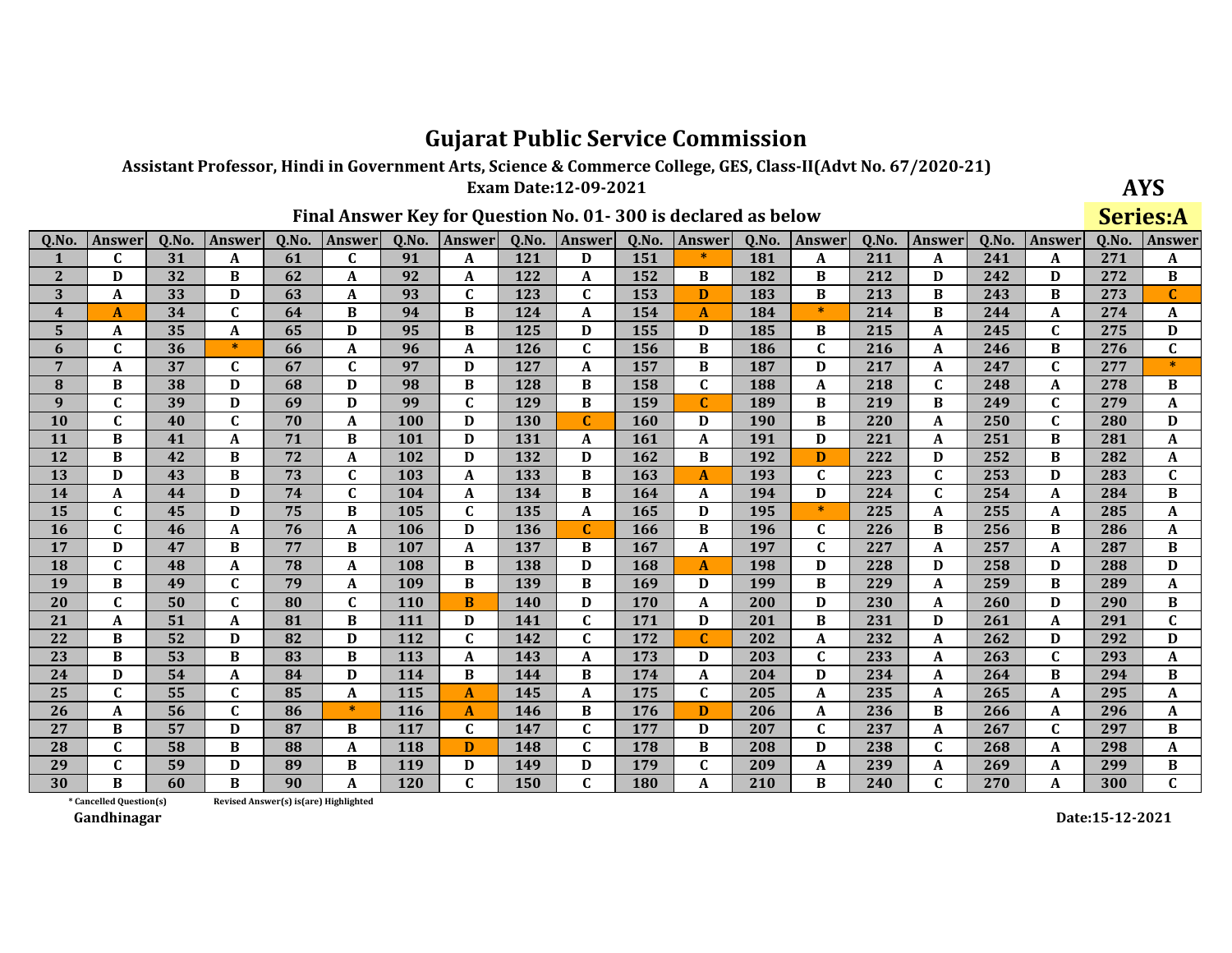Assistant Professor, Hindi in Government Arts, Science & Commerce College, GES, Class-II(Advt No. 67/2020-21)

Exam Date:12-09-2021 Final Answer Key for Question No. 01-300 is declared as below

| <b>AYS</b> |
|------------|
| Sariac•R   |

|                         |                         |       |                |       |                                       |            |                |            |              |       |               |       |               |       |               |       |              | ◡◡▴   | $\sim$         |
|-------------------------|-------------------------|-------|----------------|-------|---------------------------------------|------------|----------------|------------|--------------|-------|---------------|-------|---------------|-------|---------------|-------|--------------|-------|----------------|
| 0.No.                   | <b>Answer</b>           | 0.No. | <b>Answer</b>  | 0.No. | <b>Answer</b>                         | 0.No.      | <b>Answer</b>  | 0.No.      | Answer       | 0.No. | <b>Answer</b> | 0.No. | <b>Answer</b> | 0.No. | <b>Answer</b> | 0.No. | Answer       | 0.No. | Answer         |
| 1                       | A                       | 31    | $\mathbf{C}$   | 61    | B                                     | 91         | A              | 121        | D            | 151   | D             | 181   | $\mathbf{A}$  | 211   | A             | 241   | A            | 271   | $\mathbf C$    |
| $\overline{2}$          | D                       | 32    | D              | 62    | D                                     | 92         | B              | 122        | $\mathbf C$  | 152   | A             | 182   | D             | 212   | D             | 242   | D            | 272   | D              |
| 3                       | B                       | 33    | A              | 63    | B                                     | 93         | B              | 123        | D            | 153   | $\mathbf C$   | 183   | B             | 213   | $\mathbf{C}$  | 243   | B            | 273   | A              |
| $\overline{\mathbf{4}}$ | A                       | 34    | $\mathbf{A}$   | 64    | D                                     | 94         | D              | 124        | A            | 154   | A             | 184   | B             | 214   | B             | 244   | B            | 274   | B              |
| 5                       | $\mathbf{C}$            | 35    | A              | 65    | A                                     | 95         | D              | 125        | $\mathbf C$  | 155   | D             | 185   | A             | 215   | A             | 245   | A            | 275   | A              |
| 6                       | $\mathbf C$             | 36    | $\mathbf C$    | 66    | $\ast$                                | 96         | A              | <b>126</b> | D            | 156   | $\mathbf C$   | 186   | $\mathbf C$   | 216   | A             | 246   | A            | 276   | A              |
| $\overline{7}$          | D                       | 37    | A              | 67    | B                                     | 97         | B              | 127        | D            | 157   | A             | 187   | B             | 217   | $\mathbf C$   | 247   | A            | 277   | B              |
| 8                       | B                       | 38    | B              | 68    | A                                     | 98         | A              | 128        | B            | 158   | B             | 188   | D             | 218   | A             | 248   | $\mathbf C$  | 278   | A              |
| 9                       | D                       | 39    | $\overline{c}$ | 69    | B                                     | 99         | $\overline{c}$ | 129        | $\mathbf{C}$ | 159   | B             | 189   | $\bf{B}$      | 219   | $\mathbf A$   | 249   | B            | 279   | $\overline{B}$ |
| 10                      | B                       | 40    | $\mathbf{C}$   | 70    | A                                     | <b>100</b> | $\mathbf{C}$   | 130        | A            | 160   | C             | 190   | D             | 220   | A             | 250   | A            | 280   | $\mathbf{C}$   |
| 11                      | $\mathbf{C}$            | 41    | B              | 71    | A                                     | 101        | $\ast$         | 131        | D            | 161   | A             | 191   | $\mathbf{C}$  | 221   | A             | 251   | A            | 281   | D              |
| 12                      | A                       | 42    | B              | 72    | A                                     | 102        | B              | 132        | D            | 162   | B             | 192   | $\mathbf{C}$  | 222   | B             | 252   | D            | 282   | A              |
| 13                      | A                       | 43    | D              | 73    | $\mathbf{C}$                          | 103        | D              | 133        | A            | 163   | B             | 193   | A             | 223   | $\mathbf C$   | 253   | $\mathbf C$  | 283   | A              |
| 14                      | B                       | 44    | A              | 74    | B                                     | 104        | $\mathbf{A}$   | 134        | A            | 164   | $\ast$        | 194   | B             | 224   | A             | 254   | $\mathbf C$  | 284   | A              |
| 15                      | D                       | 45    | $\mathbf C$    | 75    | B                                     | 105        | D              | 135        | $\mathbf{C}$ | 165   | B             | 195   | A             | 225   | D             | 255   | A            | 285   | A              |
| <b>16</b>               | A                       | 46    | $\mathbf{C}$   | 76    | A                                     | 106        | B              | 136        | D            | 166   | C             | 196   | B             | 226   | $\mathbf C$   | 256   | B            | 286   | B              |
| 17                      | $\mathbf{C}$            | 47    | D              | 77    | D                                     | 107        | B              | 137        | A            | 167   | D             | 197   | $\mathbf{C}$  | 227   | $\ast$        | 257   | A            | 287   | A              |
| 18                      | D                       | 48    | $\mathbf{C}$   | 78    | B                                     | 108        | $\mathbf C$    | 138        | B            | 168   | A             | 198   | $\mathbf{C}$  | 228   | B             | 258   | D            | 288   | $\mathbf{C}$   |
| 19                      | D                       | 49    | B              | 79    | $\mathbf{C}$                          | 109        | $\mathbf C$    | 139        | B            | 169   | B             | 199   | D             | 229   | A             | 259   | A            | 289   | A              |
| 20                      | A                       | 50    | $\mathbf C$    | 80    | D                                     | 110        | D              | 140        | B            | 170   | B             | 200   | $\mathbf{C}$  | 230   | D             | 260   | A            | 290   | $\mathbf C$    |
| 21                      | B                       | 51    | A              | 81    | A                                     | 111        | A              | 141        | D            | 171   | D             | 201   | B             | 231   | B             | 261   | A            | 291   | A              |
| 22                      | A                       | 52    | B              | 82    | B                                     | 112        | B              | 142        | $\mathbf{C}$ | 172   | D             | 202   | B             | 232   | A             | 262   | A            | 292   | D              |
| 23                      | $\mathbf{C}$            | 53    | B              | 83    | D                                     | 113        | $\mathbf{A}$   | 143        | A            | 173   | $\mathbf{C}$  | 203   | D             | 233   | $\mathbf{C}$  | 263   | $\mathbf{C}$ | 293   | B              |
| 24                      | $\mathbf C$             | 54    | D              | 84    | $\mathbf{C}$                          | 114        | A              | 144        | B            | 174   | D             | 204   | A             | 234   | D             | 264   | B            | 294   | A              |
| 25                      | B                       | 55    | $\mathbf C$    | 85    | A                                     | 115        | D              | 145        | $\mathbf{A}$ | 175   | $\ast$        | 205   | A             | 235   | A             | 265   | A            | 295   | $\mathbf C$    |
| 26                      | A                       | 56    | A              | 86    | $*$                                   | 116        | B              | 146        | A            | 176   | $\mathbf{C}$  | 206   | B             | 236   | A             | 266   | A            | 296   | $\bf{B}$       |
| 27                      | B                       | 57    | B              | 87    | $\mathbf{C}$                          | 117        | $\mathbf A$    | 147        | $\mathbf{C}$ | 177   | C             | 207   | A             | 237   | $\mathbf C$   | 267   | B            | 297   | $\mathbf C$    |
| 28                      | A                       | 58    | C              | 88    | D                                     | 118        | $\mathbf{A}$   | 148        | D            | 178   | D             | 208   | D             | 238   | D             | 268   | D            | 298   | A              |
| 29                      | A                       | 59    | $\mathbf C$    | 89    | D                                     | 119        | D              | 149        | D            | 179   | B             | 209   | B             | 239   | A             | 269   | A            | 299   | $\mathbf{C}$   |
| 30                      | C                       | 60    | <sub>R</sub>   | 90    | $\mathbf{C}$                          | 120        | A              | 150        | C            | 180   | D             | 210   | D             | 240   | B             | 270   | B            | 300   | $\mathbf C$    |
|                         | * Cancelled Question(s) |       |                |       | Revised Answer(s) is(are) Highlighted |            |                |            |              |       |               |       |               |       |               |       |              |       |                |

Revised Answer(s) is(are) Highlighted

Gandhinagar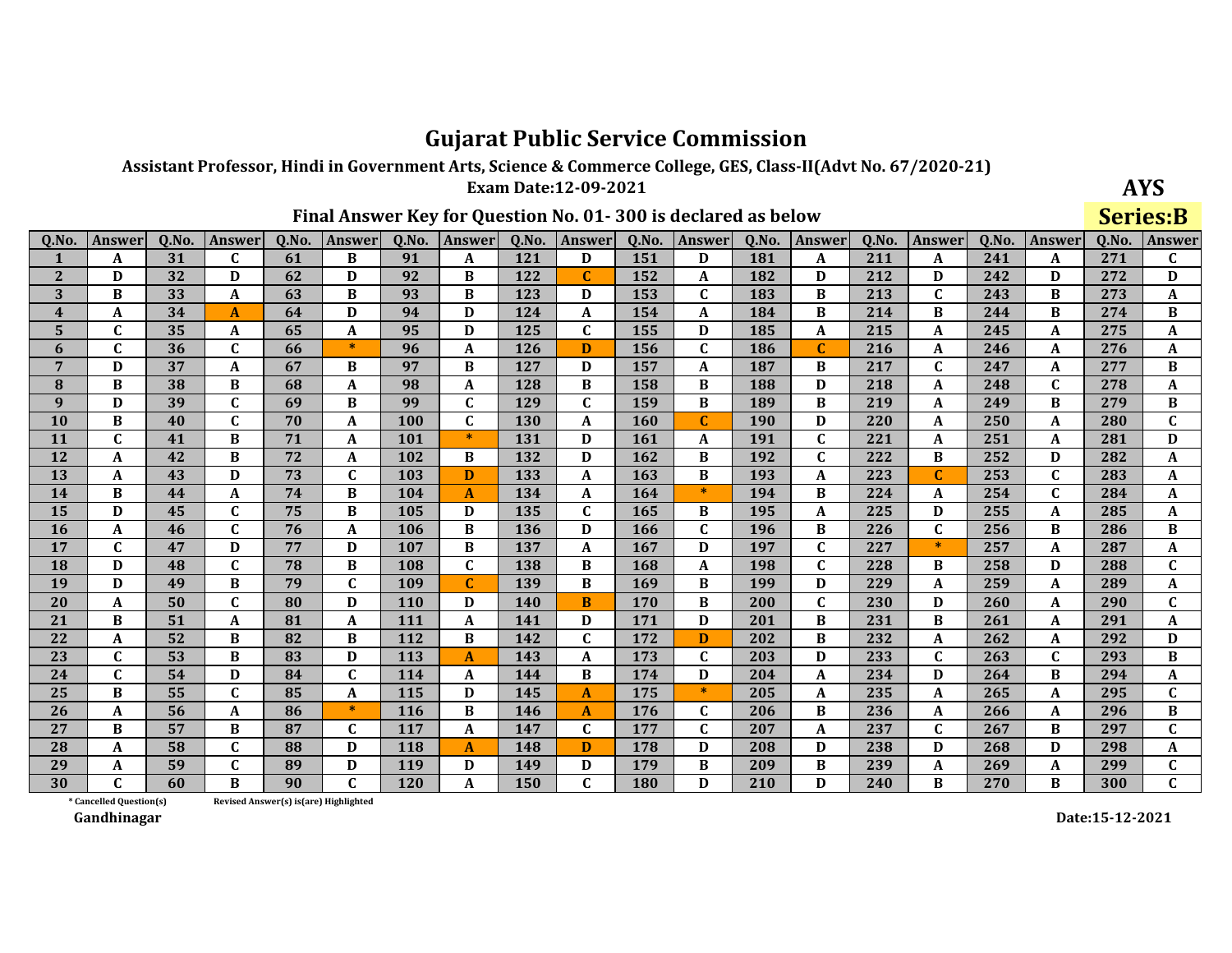Assistant Professor, Hindi in Government Arts, Science & Commerce College, GES, Class-II(Advt No. 67/2020-21)

Exam Date:12-09-2021

| AYS      |
|----------|
| Sariac:C |

|                         |                         |                 |                  |       |                                       |            |              |       |               |            |               |            |              |       |               |       |              | ◡◡    | ----         |
|-------------------------|-------------------------|-----------------|------------------|-------|---------------------------------------|------------|--------------|-------|---------------|------------|---------------|------------|--------------|-------|---------------|-------|--------------|-------|--------------|
| 0.No.                   | <b>Answer</b>           | 0.No.           | <b>Answer</b>    | 0.No. | <b>Answer</b>                         | 0.No.      | Answer       | 0.No. | <b>Answer</b> | 0.No.      | <b>Answer</b> | 0.No.      | Answer       | 0.No. | <b>Answer</b> | 0.No. | Answer       | 0.No. | Answer       |
| $\mathbf{1}$            | A                       | 31              | A                | 61    | $\mathbf{A}$                          | 91         | B            | 121   | A             | 151        | D             | 181        | A            | 211   | A             | 241   | B            | 271   | B            |
| $\overline{2}$          | B                       | 32              | A                | 62    | B                                     | 92         | A            | 122   | B             | 152        | $\mathbf C$   | 182        | B            | 212   | D             | 242   | A            | 272   | B            |
| 3                       | D                       | 33              | $\mathbf{C}$     | 63    | B                                     | 93         | $\mathbf C$  | 123   | B             | 153        | A             | 183        | $\mathbf{A}$ | 213   | B             | 243   | $\mathbf C$  | 273   | D            |
| $\overline{\mathbf{4}}$ | $\mathbf C$             | 34              | B                | 64    | D                                     | 94         | $\mathbf{C}$ | 124   | $\ast$        | 154        | B             | 184        | A            | 214   | A             | 244   | D            | 274   | A            |
| 5                       | A                       | 35              | B                | 65    | $\mathbf{C}$                          | 95         | B            | 125   | B             | 155        | A             | 185        | D            | 215   | $\mathbf{C}$  | 245   | A            | 275   | A            |
| 6                       | $\ast$                  | $\overline{36}$ | A                | 66    | A                                     | 96         | $\mathbf A$  | 126   | $\mathbf{C}$  | 156        | A             | 186        | B            | 216   | B             | 246   | A            | 276   | $\, {\bf B}$ |
| $\overline{7}$          | $\mathbf{C}$            | 37              | D                | 67    | B                                     | 97         | B            | 127   | D             | 157        | C             | 187        | A            | 217   | $\mathbf C$   | 247   | $\mathbf{C}$ | 277   | A            |
| 8                       | D                       | 38              | B                | 68    | $\mathbf{C}$                          | 98         | $\mathbf{A}$ | 128   | A             | 158        | D             | 188        | $\mathbf{A}$ | 218   | A             | 248   | D            | 278   | D            |
| 9                       | D                       | 39              | $\mathbf C$      | 69    | $\mathbf{C}$                          | 99         | A            | 129   | B             | 159        | D             | 189        | D            | 219   | $\mathbf C$   | 249   | A            | 279   | B            |
| 10                      | $\mathbf{C}$            | 40              | D                | 70    | B                                     | 100        | $\mathbf{C}$ | 130   | B             | 160        | $\mathbf{C}$  | <b>190</b> | A            | 220   | $\mathbf{C}$  | 250   | B            | 280   | D            |
| 11                      | A                       | 41              | $\mathbf C$      | 71    | A                                     | 101        | $\mathbf{A}$ | 131   | D             | 161        | D             | 191        | D            | 221   | A             | 251   | A            | 281   | A            |
| 12                      | B                       | 42              | D                | 72    | D                                     | 102        | D            | 132   | D             | 162        | A             | 192        | C            | 222   | A             | 252   | D            | 282   | D            |
| 13                      | B                       | 43              | A                | 73    | B                                     | 103        | B            | 133   | $\mathbf{C}$  | 163        | $\mathbf{C}$  | 193        | D            | 223   | $\mathbf C$   | 253   | B            | 283   | $\mathbf C$  |
| 14                      | D                       | 44              | $\overline{A}$   | 74    | A                                     | 104        | B            | 134   | D             | 164        | A             | 194        | $\mathbf{A}$ | 224   | B             | 254   | B            | 284   | B            |
| 15                      | D                       | 45              | A                | 75    | $\mathbf{C}$                          | 105        | $\mathbf A$  | 135   | $*$           | 165        | D             | 195        | $\mathbf C$  | 225   | $\mathbf A$   | 255   | A            | 285   | A            |
| 16                      | A                       | 46              | C                | 76    | $\mathbf C$                           | 106        | $\mathbf{C}$ | 136   | $\mathbf{C}$  | 166        | $\mathbf C$   | 196        | D            | 226   | A             | 256   | A            | 286   | A            |
| 17                      | B                       | 47              | $\boldsymbol{A}$ | 77    | D                                     | 107        | B            | 137   | $\mathbf{C}$  | 167        | A             | 197        | D            | 227   | B             | 257   | A            | 287   | $\mathbf C$  |
| 18                      | A                       | 48              | B                | 78    | B                                     | 108        | D            | 138   | D             | 168        | B             | 198        | B            | 228   | D             | 258   | $\mathbf C$  | 288   | A            |
| 19                      | $\mathbf C$             | 49              | $\mathbf C$      | 79    | D                                     | 109        | B            | 139   | $\bf{B}$      | 169        | B             | 199        | $\mathbf C$  | 229   | $\mathbf A$   | 259   | B            | 289   | A            |
| 20                      | $\mathbf{C}$            | 50              | $\mathbf C$      | 80    | B                                     | 110        | D            | 140   | D             | 170        | $\mathbf{C}$  | 200        | A            | 230   | B             | 260   | A            | 290   | A            |
| 21                      | B                       | 51              | B                | 81    | $\mathbf{C}$                          | 111        | $\mathbf{C}$ | 141   | D             | 171        | $\ast$        | 201        | D            | 231   | $\mathbf C$   | 261   | A            | 291   | A            |
| 22                      | D                       | 52              | B                | 82    | A                                     | 112        | C            | 142   | D             | 172        | B             | 202        | A            | 232   | D             | 262   | D            | 292   | B            |
| 23                      | B                       | 53              | D                | 83    | A                                     | 113        | $\mathbf{A}$ | 143   | A             | 173        | D             | 203        | A            | 233   | A             | 263   | $\mathbf{C}$ | 293   | $\mathbf{C}$ |
| 24                      | D                       | 54              | A                | 84    | B                                     | 114        | B            | 144   | A             | 174        | A             | 204        | A            | 234   | B             | 264   | $\mathbf{C}$ | 294   | A            |
| 25                      | A                       | 55              | $\mathbf C$      | 85    | D                                     | 115        | $\mathbf A$  | 145   | $\mathbf C$   | 175        | D             | 205        | A            | 235   | $\mathbf A$   | 265   | A            | 295   | D            |
| 26                      | $\ast$                  | 56              | $\mathbf{C}$     | 86    | A                                     | <b>116</b> | B            | 146   | D             | 176        | B             | 206        | B            | 236   | A             | 266   | B            | 296   | $\mathbf C$  |
| 27                      | B                       | 57              | D                | 87    | $\mathbf{C}$                          | 117        | $\mathbf{C}$ | 147   | A             | 177        | B             | 207        | A            | 237   | B             | 267   | A            | 297   | $\ast$       |
| 28                      | A                       | 58              | $\mathbf C$      | 88    | D                                     | 118        | $\mathbf{C}$ | 148   | B             | 178        | $\mathbf{C}$  | 208        | $\mathbf C$  | 238   | A             | 268   | D            | 298   | B            |
| 29                      | B                       | 59              | B                | 89    | D                                     | 119        | D            | 149   | B             | 179        | C             | 209        | A            | 239   | B             | 269   | A            | 299   | A            |
| 30                      | A                       | 60              | C                | 90    | A                                     | <b>120</b> | $\mathbf{C}$ | 150   | <sub>B</sub>  | <b>180</b> | D             | 210        | $\mathbf{C}$ | 240   | $\mathbf{C}$  | 270   | A            | 300   | D            |
|                         | * Cancelled Question(s) |                 |                  |       | Revised Answer(s) is(are) Highlighted |            |              |       |               |            |               |            |              |       |               |       |              |       |              |

Final Answer Key for Question No. 01-300 is declared as below

Gandhinagar